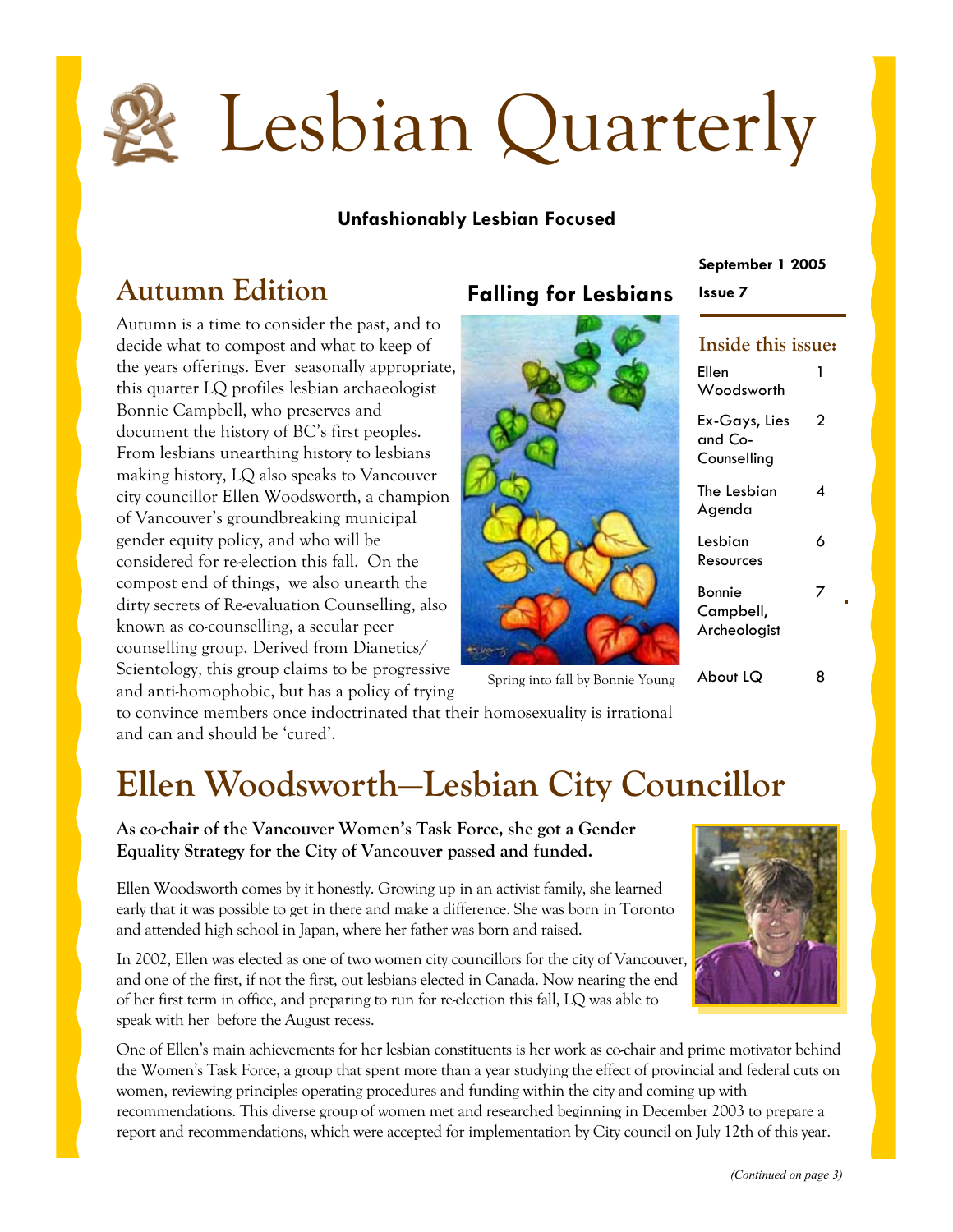## **Ex-Gay Recruiters in Progressive Clothing—**

It used to be that we knew who our opponents were.

Religious and political groups that think we're evil or sinful tend to be up front about it. Those who are more tolerant have a policy of 'love the sinner hate the sin' which sugar-coats it a bit, but carries the same message. I think they're entitled to their position—I don't really approve of their lifestyle choices either.

However, some organizations that oppose lesbians and gays are not so honest. LQ has recently discovered a fairly successful homophobic psychotherapy cult operating in Vancouver, one that claims to be 'against the oppression of homosexual peoples' but in fact is trying to lure us in and straighten us all out.

I use the word cult consciously. Re-evaluation Counselling (RC), also called Co-counseling, is a rigidly hierarchical organization originally founded as a branch of Dianetics/Scientology in 1952<sup>1</sup>, with a charismatic founder who has been multiply accused of sexually exploiting his female followers. Harvey Jackins, the self-styled "greatest counsellor in the world" has written that with enough of his type of counselling a person could become physically immortal. It has been documented by researchers that RC employs established cult techniques of 'love bombing', group humiliation, and mind control<sup>2</sup>. The group is very open about specifically recruiting progressive activists and seeking to infiltrate activist organizations.

In the mid 1970's a specifically anti-gay policy was introduced by Jackins. A lot of double-speak surrounds this policy. The first part sounds fine. Reevaluation Counseling endorses "principled and deep opposition to any oppression of people who practice sex with people of their own gender or of people who identify themselves as Gay men, as Lesbians, or as 'bisexuals'."<sup>3</sup> The second half of this official policy, sometimes called a 'draft' policy, but still in place and unrevised since 1995, says something quite different. "Participation in sex with a human of your own gender is based on distress. It arises only our of distress experiences in the past. The distress out of which it arises can become unoccluded, (if it has been occluded) and can be completely discharged."<sup>3</sup> The organization asserts that people are only gay because of some past hurt, and if they don't remember any such trauma they must be encouraged to 'remember', often in highly charged group encounter sessions. No critical discussion of any of the 'draft' policies occurs in any of the organizations publications.

After public allegations surfaced in the early 1970's that "the worlds greatest counsellor" had been sexually assaulting his women and girl clients for decades, the organization officially forbid it's members from 'attacking' or criticizing Jackins or other leaders in 1988. This policy is available for review on the organizations' website<sup>3</sup> along with a statement that those who criticize leaders should be 'interrupted'. At least two teachers were de-certified (removed from teaching) for telling their classes about the abuse allegations<sup>3</sup>. Today, ex-members report that when questioned, leaders will say that Jackins is dead and imply that the policies are no longer in effect. True to policy, they avoid denouncing his abuse or directly renouncing the gay policy, however.

**"According to Michelle (last name withheld by request), a lesbian ex-Regional Reference Person who was active in the group for 10 years, once the gay policy was put in all teachers were required to support the organization's policy on homosexuality in order to be allowed to teach. She herself was removed from her position soon after the policy was announced. The organizations' website now instructs teachers to evade disclosing their own views on the policy."** 

**Reevaluation Counseling, otherwise known as Co-counseling, is active in East Vancouver and other places in BC.**  There are introduction classes, support groups and workshops for children and adults being offered in Vancouver. According to ex-participants, weekend workshops are held periodically in space rented from Vancouver's Kiwassa Neighbourhood House. So-called 'naturalized' groups (which operate on RC principles while concealing their connection to the cult) are encouraged by the organization as well, primarily for recruiting purposes. Members are forbidden to socialize with one another outside formal counselling sessions, forbidden to discuss any concerns they have about the group with anyone but the leaders and forbidden to contact existing members if they leave.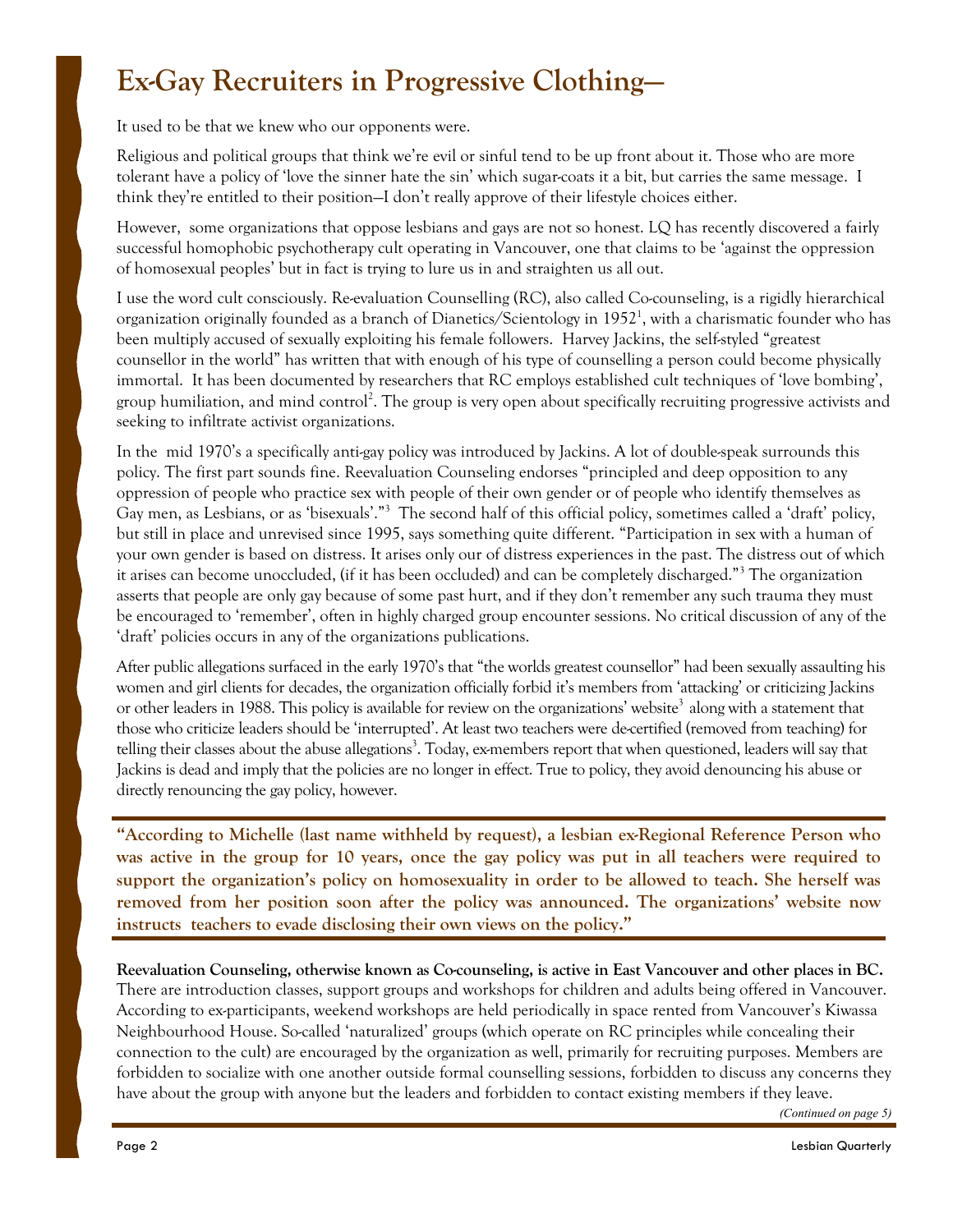## **Ellen Woodsworth—Lesbian City Councillor**

#### *(Continued from page 1)*

The situation of women in Canada is worsening as federal and provincial programs known to affect women more than men are being cut. In Vancouver, women's wages are 72% of men's wages and 50% of senior women living alone live under the poverty line. Woodsworth notes that even though women make up 52% of Vancouver's population, we are "are not as involved in the municipal process, even though we are affected by decisions including housing, safety, education, transportation, design of neighbourhoods, funding for child care and more." Women use city services differently. For example, women are the main users of transit but it is not designed to meet our needs. The task force found that women

have multiple transit trips (children to child care, groceries on the way home etc…) not direct trips like male commuters, and therefore our routes are not as predictable. We also have increased needs for safety on the transit system especially when riding at night. They recommend transit be improved for women by doing safety audits and changing the planning process to more easily involve women.

Woodsworth notes that women volunteer and run local community organizations, but are not running for elected office. We are also underrepresented in city staff. In Vancouver, "some city departments have no women workers, and in others the overwhelming majority of the workers are men."

This newly passed gender equity strategy is promoted as making sure that a "gender lens will be put on all our work" at the city. What that means in a concrete sense is a two year full time consultant position has been created, along with a an advisory committee on women's issues, and that city departments will be required to report yearly on their progress in improving gender equity. One of the new programs will assist aboriginal girls. The consultant will work with all of the city departments to help them build on existing gender equity strategies and liaise between the newly created advisory committee, city staff and the general public.

In her address before City Council July 12th, Councillor Anne Roberts, the only other woman on the 11-member city council and the other co-chair of the task

"Building Changes"



#### **Construction • Maintenance • Services**

*Matriarch Inc. is part of the construction service sector striving to provide quality, courteous service for [women, by women. Matriarch Integrated Service Sys](http://www.matriarchgroup.com)tems (MISS) offers all certified trade services and maintenance. Call now for details or visit us online.* 

**604-215-MISS(6477) www.matriarchgroup.com**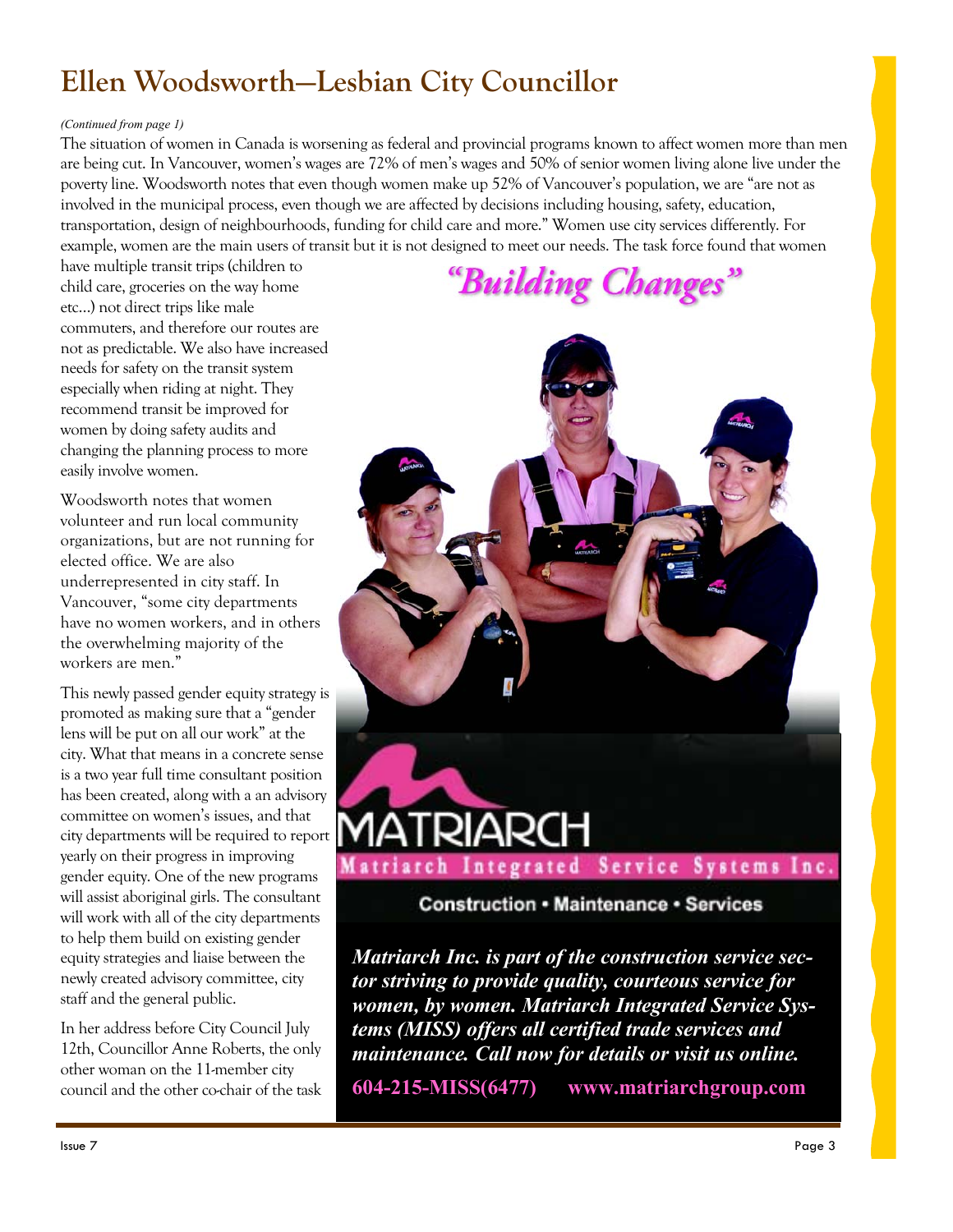# **The Lesbian Agenda—Places to Go, Women to See...**



**A Little Mouse** by lesbian artist Bonnie Young to purchase visit www.lavenderdoor.com

**September 10, October 8, November 12**— **Women's Dance Party**—DJ Susan Yeager—50's Burger & Pizza - 10028 King George Hwy , Surrey near King George Skytrain Station 9pm-1am \$5 cover. (Newly lesbianowned location. Women's 2nd Saturday of the month, Gay/Lesbian other Saturdays.)

**September 8-12—West Coast Canadian Women's 50+ Gathering**—First ever gathering for lesbians 50+ Coast Plaza Hotel, Vanc. www.soundsandfuries.com

**October 7-10—Womenfriends Creativity Camp**—Ioco, BC (near Vancouver) \$260-400 sliding scale www.womenfriends.com

**Oct 15 - 29 Women's Tour in Greece: Athens, The Peloponessus, Isles of Santorini and Aegina** www.soundsandfuries.com 604-253-7189

**October 1 Research Grant Deadline for Lesbian Health Fund** www. glma.org/programs/lhf/guidelines

**October 26—Ferron & Band—**Victoria Conservatory of Music \$25adv, \$28/door soundsandfuries.com

**October 27—Ferron & Band—**Van East Cultural Centre \$25adv/\$28/ door soundsandfuries.com

**October 28—Ferron & Band**—The Club, Gibsons Landing \$25adv/\$28 door soundsandfuries.com

**November 25—Women's Arts & Crafts Faire—**Some of BC's finest women artisans, Heritage Hall, 3102 Main St. Vanc, www.soundsandfuries.com

**Healthy Same Sex Relationships for Women Group** in Mission — Free Register with Tania Zulkoskey MSW., RSW., CTS 604-505-4907 In partnership with Women's Resource Society of the Fraser Valley. **Ongoing Events:** 

**Tuesdays: Surrey Coffee Group** 7PM @ Java Hut @ 64th Ave & 152nd

**1st Wednesday of the Month: Vancouver Outdoor Club Monthly Meetings** 7:30 pm, common room of the Sitka Women's Housing Coop at 1550 Woodland St. Vanc. Event planning, presentations , socializing and meeting new members. www.outdoorwomen.ca

**Wednesdays: Mildred Women's Volleyball League**—6060 Marlborough, Burnaby (look for open door in gym off the parking lot) 7 pm. (Late Sept to Feb) 604-684-9872, Ext. 2002

**Last Friday of the Month: Queer Women on the Drive** 7-9 pm Seniors Lounge of Britannia Community Centre. All ages, including children supervised by an adult. 604-684-5307

**Second Saturday of the Month**—**Women's Dance Party**—DJ Susan Yeager—50's Burger & Pizza - 10028 King George Hwy , Surrey near King George Skytrain Station 9pm-1am \$5 cover

**LQ Events listings are free, and must be submitted by email. Events anywhere in BC are welcome. See back page for deadline. Priority is given to events organized by &/or for lesbians. Editor reserves the right to post or not post anything she wants for any reason. Club-crowd and mixed queer listings are more reliably found at www.superdyke.com or Xtra West**



## Sophia Kelly

Technology Tailoring

Databases, Training, Support 604-813-7674

www.sophiakelly.ca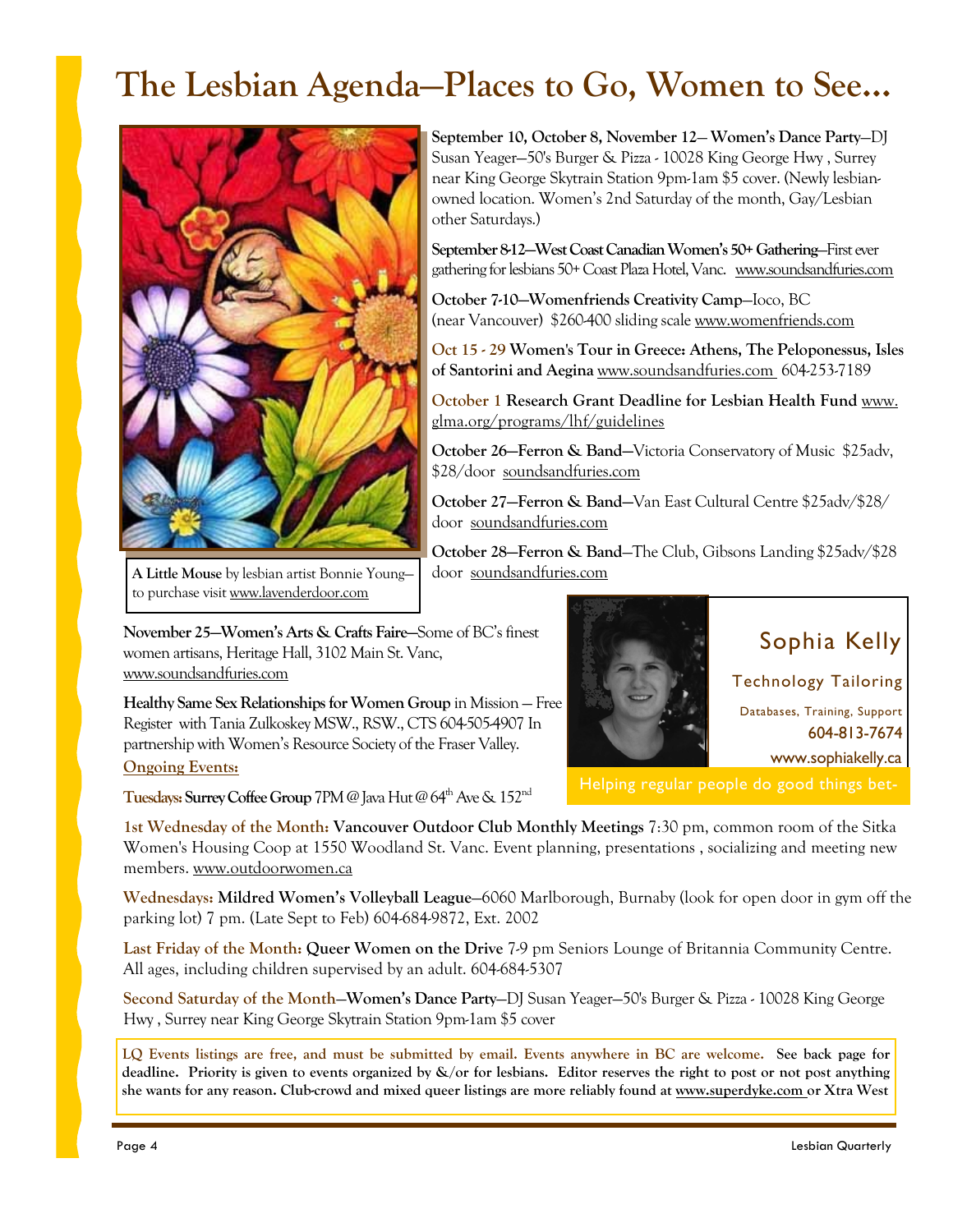# **Anti-Lesbian Cults—**

*(Continued from page 2)* 

#### **"Make a clear distinction between Community members and people who are just Co-Counselors"— RC.org Website4**

Some members spend many hours a week in counselling sessions or teaching or organizing on behalf of the organization, while other s are 'just co-counselors' who counsel periodically with only one or two others and may not yet be involved deeply enough to be harmed by or even aware of the structure and policies of the organization, including the anti-gay policies. This article is an attempt to make lesbians aware of the facts so they can make their own choices based on their own values and on verifiable information including sources outside the group. A list of references is included at the end of this article.

**"Recruit one friend a year and follow them through. Stay close. Recruit young adults because they don't have established priorities...Try to recruit people every day and then discharge about it. ...Must challenge the idea that someone doesn't want RC just because they left. Must also go back and get those folks." — Advice to members on Re-evaluation Counselling official website 5**

#### **References and More Information**

**Official Re-evaluation Counseling Site**

<sup>5</sup>http://www.rc.org/publications/guidelines\_97/commentary\_goals/ goal\_5\_commentary.html <sup>3</sup>http://www.rc.org/publications/present\_time/pt101/ pt101\_35\_hj.html Ex-Lesbian Testimonials: http://www.rc.org/publications/ present\_time/pt120/pt120\_16\_fb.html http://www.rc.org/ publications/present\_time/pt102/pt102\_51\_hg.html Gay member's letter to Jackins, Jackins' response: http://www.rc.org/publications/present\_time/pt110/ pt110\_78\_d.html

#### **Non-Re-evaluation Counselling References about Reevaluation Counseling / Co-Counseling:**

http://www.freedomofmind.com/resourcecenter/groups/r/ reevaluation/sexandrc.htm

http://www.cocowebs.com/liberaterc/glb.htm

4 http://www.peerlisteners.com/liberaterc/sexlies.htm

http://health.groups.yahoo.com/group/RecoveryRC/

1 http://www.cocowebs.com/liberaterc/

2 http://www.ex-iwp.org/docs/Cults/Group%20Influence.htm

Source: www.sosbehindbars.com/cult.htm **Lesbian Quote:** "It's a lot easier being black than gay. At least if you're black you don't have to tell your parents" ~Judy Carter

## **10 Points to look out for in a groups members.**

**It's not just for religions anymore political groups, therapy / support groups or feminist collectives can all function as abusive cults.** 

- 1. Obsession about group or the leader putting it above most other considerations.
- 2. Member's individual identity becomes increasingly fused with the group, the leader and/or God followed by the group. Cloning of the group members or leader's personal behaviors.
- 3. Emotional overreaction when the group or leader is criticized. Seen as evil persecution.
- 4. Belief that the group is "THE WAY" and they have a mission
- 5. Increasing dependency upon the group or leader for problem solving, explanations, definitions and analysis, and corresponding decline in real, independent thought.
- 6. Excessive hyperactivity and work for the group or leader, at the expense of private or family interests. Drifting away from family and old friends
- 7. Preparedness to blindly follow the group or leader and defend actions or statements without seeking independent verification.
- 8. Demonization of former members or members of alternative groups.
- 9. Desire to be praised for doing the right thing and fear of public rebuke
- 10. Unhealthy wish to be seen with or aligned publicly with the leader(s) of the group.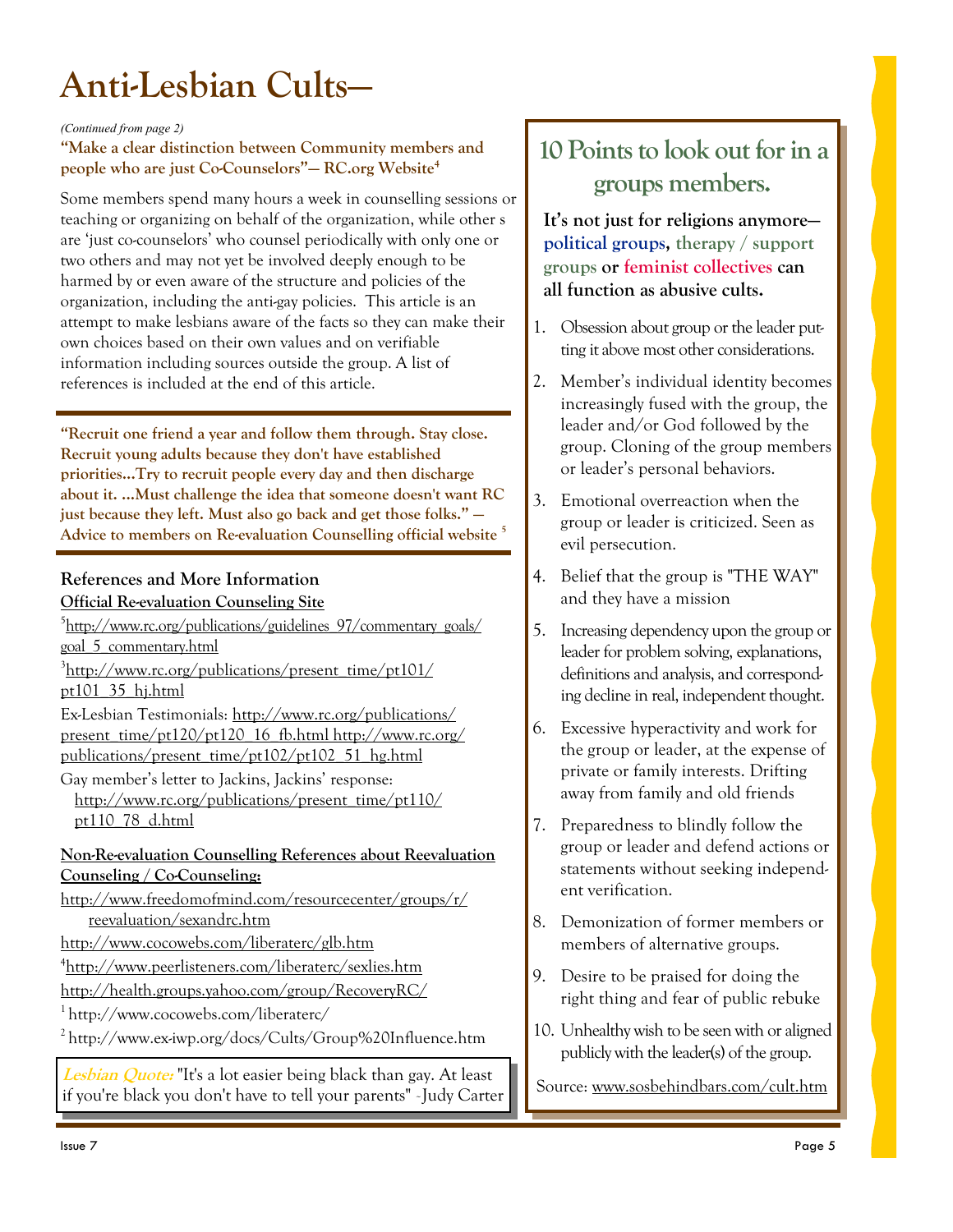# **Resources for Lesbians**

#### **Greater Vancouver**

Health: BC Centre of Excellence for Women's Health Lesbian Health Information & Research www.bccewh.bc.ca/ Pages/pubspdflist2.htm

**New Dawn Recovery House for Women** 604-325-0576 lesbianfriendly supportive recovery houses for women with addictions.

#### **Support Groups -**

**Les/Bi Cancer Support Group—Patient & Family Counselling,** BC Cancer Agency Info Sarah Sample or Sydney Foran 604-877-6098

**North Shore Women's Centre** (www.vcn.bc.ca/nswc) Resource centre, drop-in group for lesbians and bi women Free/confidential. 944 W 16th Street (Hamilton Ave) N Van 604-984-6009

**Women's** (ltbq) **Coming Out Groups** Free @ the Centre 604-684-5307 www.lgtbcentrevancouver.com

#### **Social / Recreational / Sports—**

**Menopausal Old Bitches (MOB)** lesbians over forty 604- 684-9872 ext 2118

#### [Tania Zulkoskey Counselling MSW., RSW., CTS](http://www.tzcounselling.ca)

#3-2402 St. John Street, Port Moody tel: 604:505-4907 www.tzcounselling.ca

Together we will walk the path towards the goals that you decide or yourself

Children  $\blacksquare$  individuals  $\blacksquare$  couples  $\blacksquare$  families  $\blacksquare$  trauma abuse relationships LGBT women's concerns **s** school/work **g** groups



customized trips for affluent lesbian travellers. Subscribe to your newsletter online. Contact Vivian & Dagmar!

www.lesbianluxuryvacation.com - talk2us@gayluxuryvacation.com phone/fax +1.604.740.5807 - toll free 1.866.525.5807

**Vancouver Women's Outdoor Club**—See article in LQ3 & Lesbian Agenda for monthly meetings. **Mildred Women's Volleyball League** 604-684-9872 x2002

**Mabel League Women's Fast Pitch Softball League** www.mabelleague.com (season runs April-August, with new players accepted till Mid-May)

Gazebo Connection- professional lesbians social group. 604-438-5442

**In the Company of Womyn** Lesbian social group with monthly meetings. Surrey/Langley -activities extended to the Fraser Valley. Jill: 604-881-2155

**Lesbi Friends** Support & social group for lesbians in the Fraser Valley c/o Women's Place 604-536-9611 Not So Strictly Ballroom **www.gayvancouver.bc.ca/nssb** Samesex couples dancing. Partners not necessary. **Thompson-Okanagan** 

**Rainbow Womyn's Group** sher19992003@yahoo.ca email list: lj@dignatis.com www.noglo.com **Vancouver Island**

**Vancouver Island Lesbians In Progress Society—**social, support vilipsnews@hotmail.com 250-756-0769

**Hill House Transition House** Temporary safe place for women and children leaving abusive relationships. Lesbians welcome. 250-479-3963

**Know of other lesbian-operated or lesbian oriented resources in or outside of the lower mainland? Send a brief description to lq@sophiakelly.ca (publication subject to editorial discretion)** 

**Lesbian Resource Profile—Lesbians of Vancouver Island on LoVI.ca** Interactive web site for women who love women on Vancouver Island. Community Resource listings includes the Victoria Lesbian Senior Care Society and Spinstervale (a women's short or long term 'home in the country') and listings of Vancouver Island dances and events. www.LoVI.ca

**Networking &Announcements** Free space is available in LQ for notices and announcements by / for lesbians. Housing? garage sale items? Birth or wedding announcements? Send to lq@sophiakelly.ca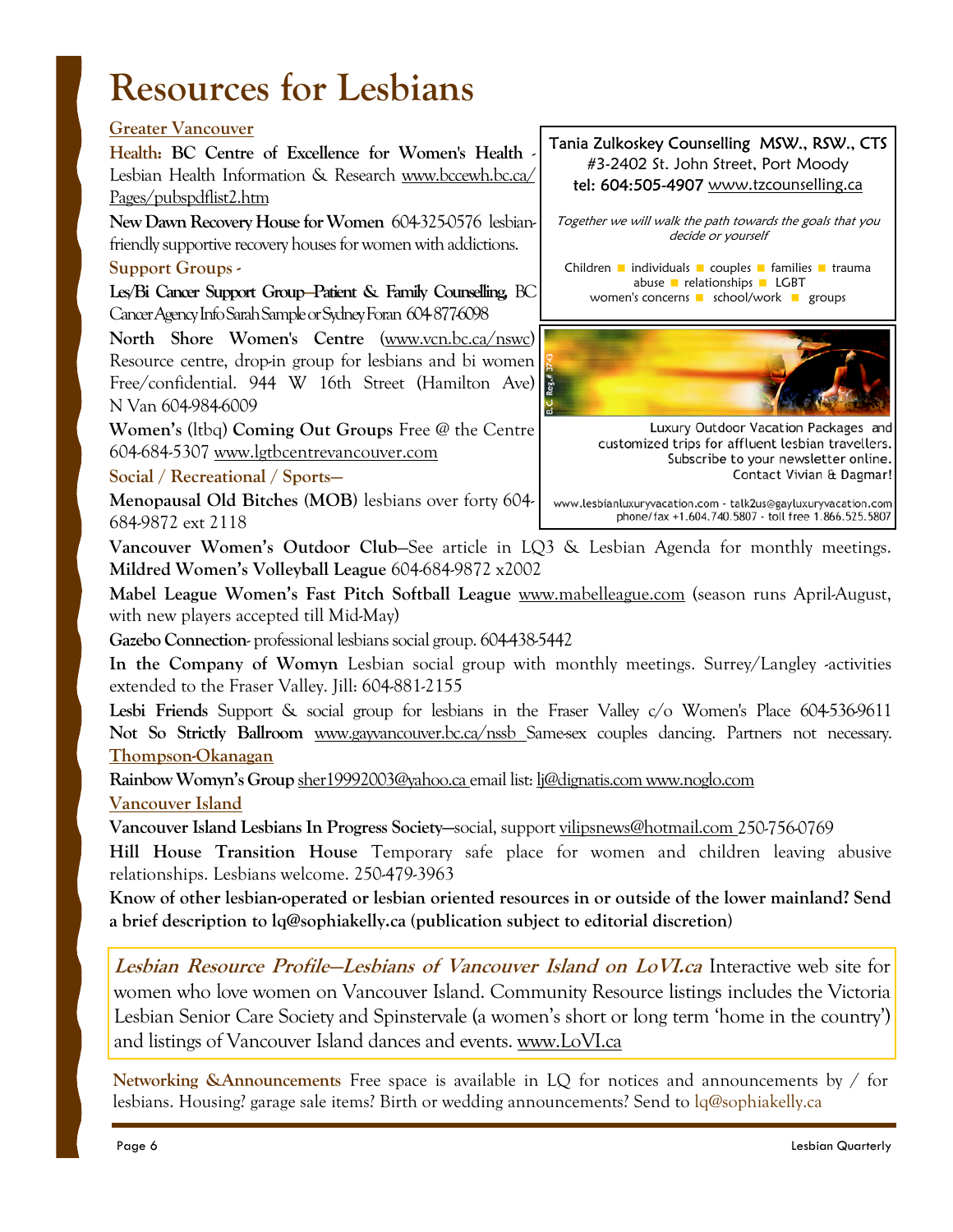# **Honoring BC's First People's History— Lesbian Archeologist Bonnie Campbell**

Archeology in BC: It's not about dinosaurs. Instead archeologist Bonnie Campbell is hired when mining or other development is happening to assess areas for archeological sites, so that roads or other development can steer clear. If that's not possible, she consults with the local first nation bands to determine what is to be done.



How do you discover if there's something of significance in a particular area? "They provide me with maps ahead of time and I do a background check to see if there are any recorded sites in the area. And I'll check with the local band to see if they have any information. Lots of time sites are known about but not recorded, because who is going to go do it except an archeologist? I'm basically going on the premise that human beings don't behave in a random fashion over the landscape. They need water and places to stay. So we go along areas that we believe have the highest potential to have sites, near a river, creek, level areas with outlooks." What kinds of things she looks for depends what part of BC she's in. "There are a multitude of cultures in BC with their own differences, particularly between the coast and interior BC… First people in the interior of BC are said to have been nomadic, which isn't quite correct, it's more that they had a seasonal round, but they were still based in an area. They used to have large villages that could hold up to several thousand people in some places."

When she finds a likely place she begins digging, with the help of people she hires from local first nations bands. "We dig holes in the ground 30 cm by 30 cm and as deep as we can and sift the dirt with a hand screen and look for artifacts. If we find anything I do a recording and assess the site. Most times the client will just change the boundary of their road or project they were going to do to avoid the site. If not I'll do a mitigation for them which is what most people think of as archeology, where we remove the site in a systematic fashion so we can get the information out of it. Once a site has been disturbed, a lot of the ability to interpret the information is gone."

First nations usually have a very close connection to the sites. "I work very closely with those communities in my work… I've met some amazingly wonderful people." She's learned sometimes things work very different up north and on reserves. "It's not only like an urban/rural think but it's like some of the guys explain to me 'it's like I live in a small town where I'm related to everybody'." When asked if this is kind of like being a lesbian, she laughs; "Kind of, I guess so, although I'm not sure they'd characterize it that way...Generally my experience has been really good.

work, gold mine work. I inventory it, and if it's significant The only downside is that I travel a lot, I live in Victoria and am gone from the beginning of May until it snows, which is usually in December. I'm on the road everywhere from the artic coast [on down]. I do a lot of diamond mine I'll make that assessment and in discussion with the first nation about how it's going to be managed. I try not to make any recommendations that anyone can't live with. It's a direct connection with their past and their culture and it's important that it be treated really respectfully."

Upcoming Events: West Coast Canadian Women's 50+ Gathering September 8-11 Coast Plaza Hotel FERRON & Band: CD Release Concerts: "Turning into Beautiful": Wed October 26, Victoria, Conservatory of Music; Thurs October 27, Vancouver East Cultural [Centre; Friday October 28, The Club, Gibsons Landing](http://www.soundsandfuries.com) 

 $\text{Sounds} \leftrightarrow \text{Auries}$ More info at: www.soundsandfuries.com CODECTIONS

There isn't a big visible lesbian community up north so it's harder to get connected when she's on the road, especially for a single gal. "I do feel kind of isolated, I've been able to make some friends in Kamloops and Vernon, and I'll go dances if I'm in the neighbourhood and it's happening at the same time, just to get a bit of a injection. And I'll ask people if they know anyone in the area... If they're there, they're very quiet about it... I'm not totally comfortable about being out up there. Some of the native folks and clients that I work with are conservative, and it's my personal life." The up side of being up north is "nobody's ever even questioned" whether she's gay, since there are a lot of rural straight women that look pretty dykey.

*(Continued on page 8)*